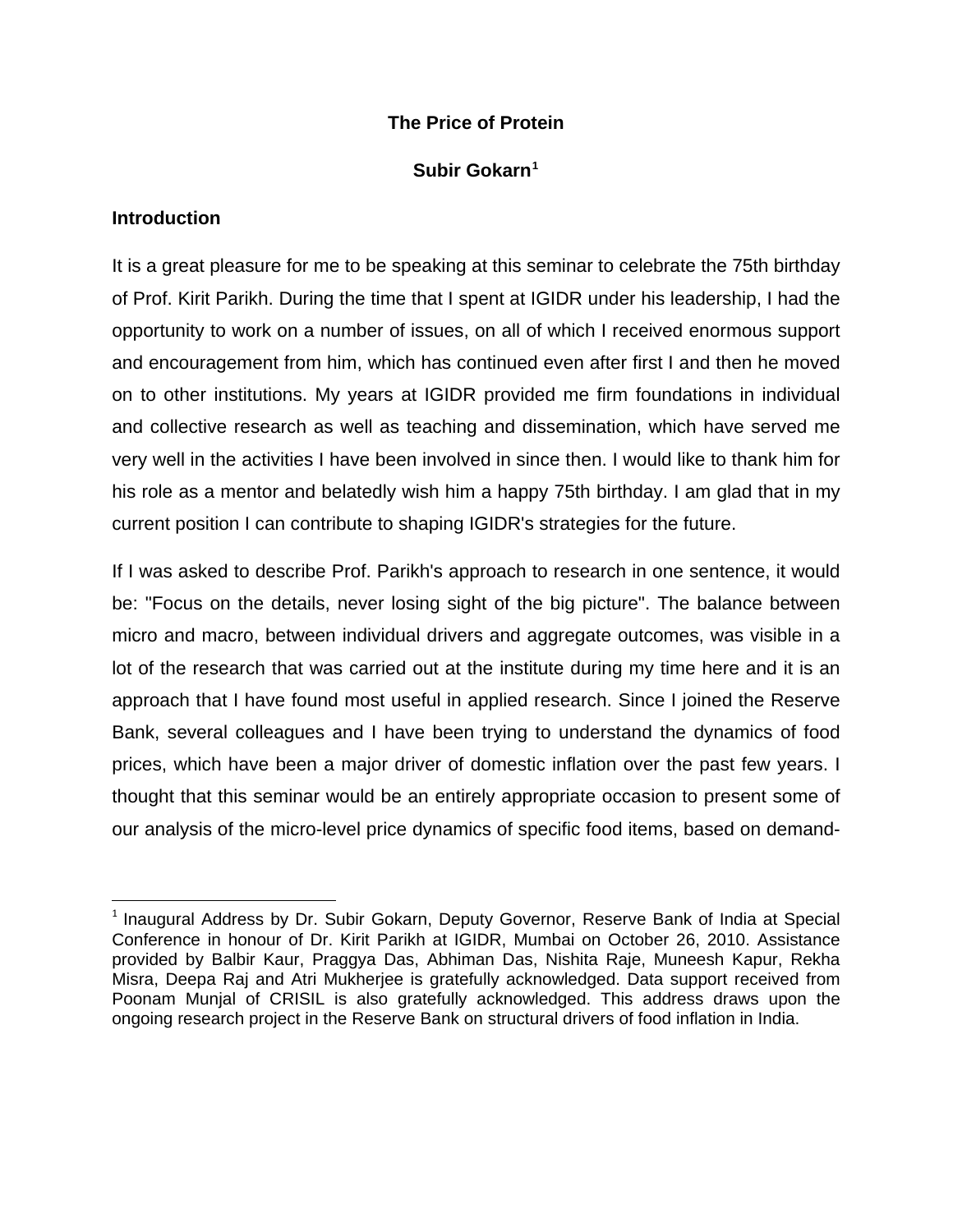supply fundamentals and then relate this analysis to two very significant "big picture" issues.

#### **The Context**

When we break down recent food inflation into contributions by different items, a striking feature is the role played by key sources of protein. The dominant source of protein in Indian diets is pulses, which of course vary quite significantly across regions and, to some extent, between income groups. Milk and milk products also figure quite prominently and then we have Eggs, Meat and Fish. Analysis of dietary patterns in terms of income elasticities suggest that as incomes increase, the share of proteins in representative diets also increases. In other words, as levels of affluence increase, the demand for proteins is bound to increase overall; the form in which they are consumed will, of course, differ based on geography and socio-cultural factors. In recent years, the shifts in the income distribution and their impact on the demand for a whole range of products – two-wheelers, automobiles, consumer durables, mobile phones and so on – has been extensively analyzed, which in turn has provided significant inputs into business strategy. When it comes to proteins, apart from business strategy, the impact of income growth and distribution has significant policy implications as well, which is what I mean by "big picture" issues and which I shall come to later in the presentation.

# **Price Dynamics**

The recent transition in the Wholesale Price Index from the 1993-94 base to the 2004- 05 base highlighted the impact that a changed production/consumption basket can have on measured inflation. Specifically, food inflation as measured by the new index is noticeably higher than that measured by the old one. The primary reason for this is that the items that I have been talking about – alternative protein sources – along with some others, have higher weights in the new index, which, of course, suggests that the price of proteins has been increasing relatively faster than other food items. Slides 1 and 2 display the relative rates of increase.

From [Slide 1](http://rbidocs.rbi.org.in/rdocs/content/PDFs/261010Slide_1.pdf), it appears that the price levels of Pulses began accelerating in 2005 and have continued to do so since then. There is a sustained divergence between the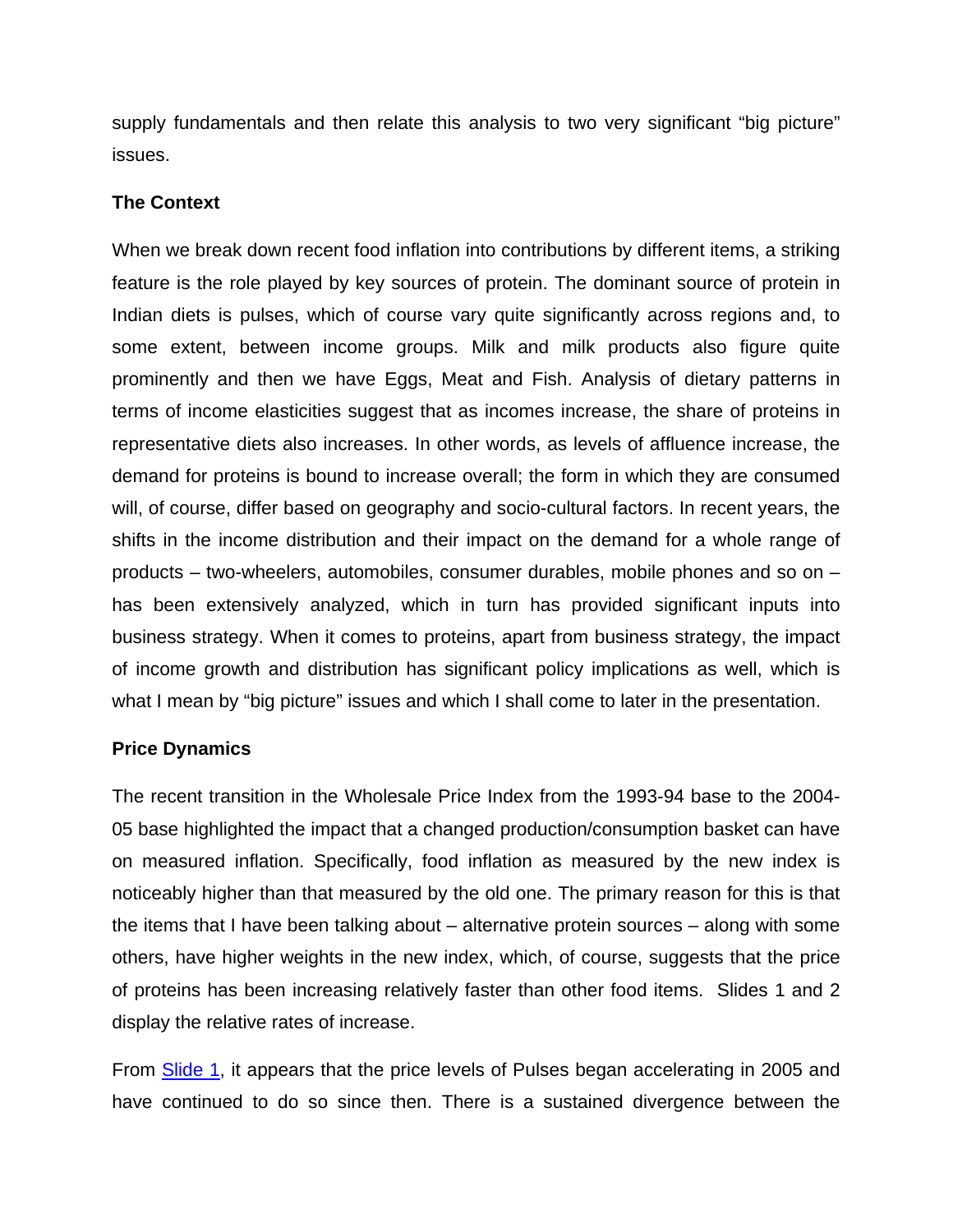Pulses index and the overall Food index, which suggests a structural change in relative prices. Of course, there is a wide variety of pulses consumed across the country, with strong regional patterns. But, even at an aggregate level, Pulses are clearly becoming more and more expensive and, contrary to widespread perceptions, this does not appear to have much to do with the performance of the monsoons. Milk and Eggs, Meat and Fish also show a distinct upturn in price levels, though this is of somewhat more recent origin than for Pulses.

[Slide 2](http://rbidocs.rbi.org.in/rdocs/content/PDFs/261010Slide_2.pdf) displays the inflation rates for these three sets of food items. The pattern for Pulses appears to conform to perceptions about sensitivity to monsoons. At least in the most recent months, the inflation rate for pulses has dropped significantly  $-$  in fact, below the overall rate of food inflation. However, the inflation rates for the other two items continue to be above the overall food inflation rate. The rate for Eggs, Meat and Fish has dropped a bit, but the rate for Milk appears to have its own dynamic.

Of course, this is not sufficient to draw any inferences about the structural nature of protein price inflation. [Slide 3](http://rbidocs.rbi.org.in/rdocs/content/PDFs/261010Slide_3.pdf) presents the results of the decomposition of the three price level series. The red lines capture the structural components and the picture is unmistakable; the prices of all three protein sources are on a strong upward trajectory, which, is occasionally offset by favourable cyclical factors, particularly in the case of Pulses, given the direct impact of monsoon performance on Pulse production.

#### **Demand Drivers**

The  $61<sup>st</sup>$  Round (2004-05) of the National Sample Survey is the most recent large sample data available for consumer expenditure. Though dated, it provides a basis for analyzing the relationship between household affluence and expenditure on various items. In the course of this project, we have estimated price and income elasticities for a variety of food products, including the three categories on which this presentation is focused, at several levels of disaggregation – by item, by state and by income fractile. The results will eventually be published in a detailed report, but given the occasion and time constraints, I would just like to convey a sense of what we are attempting to do. Essentially, it is the analysis of inflection points: what is the threshold level of income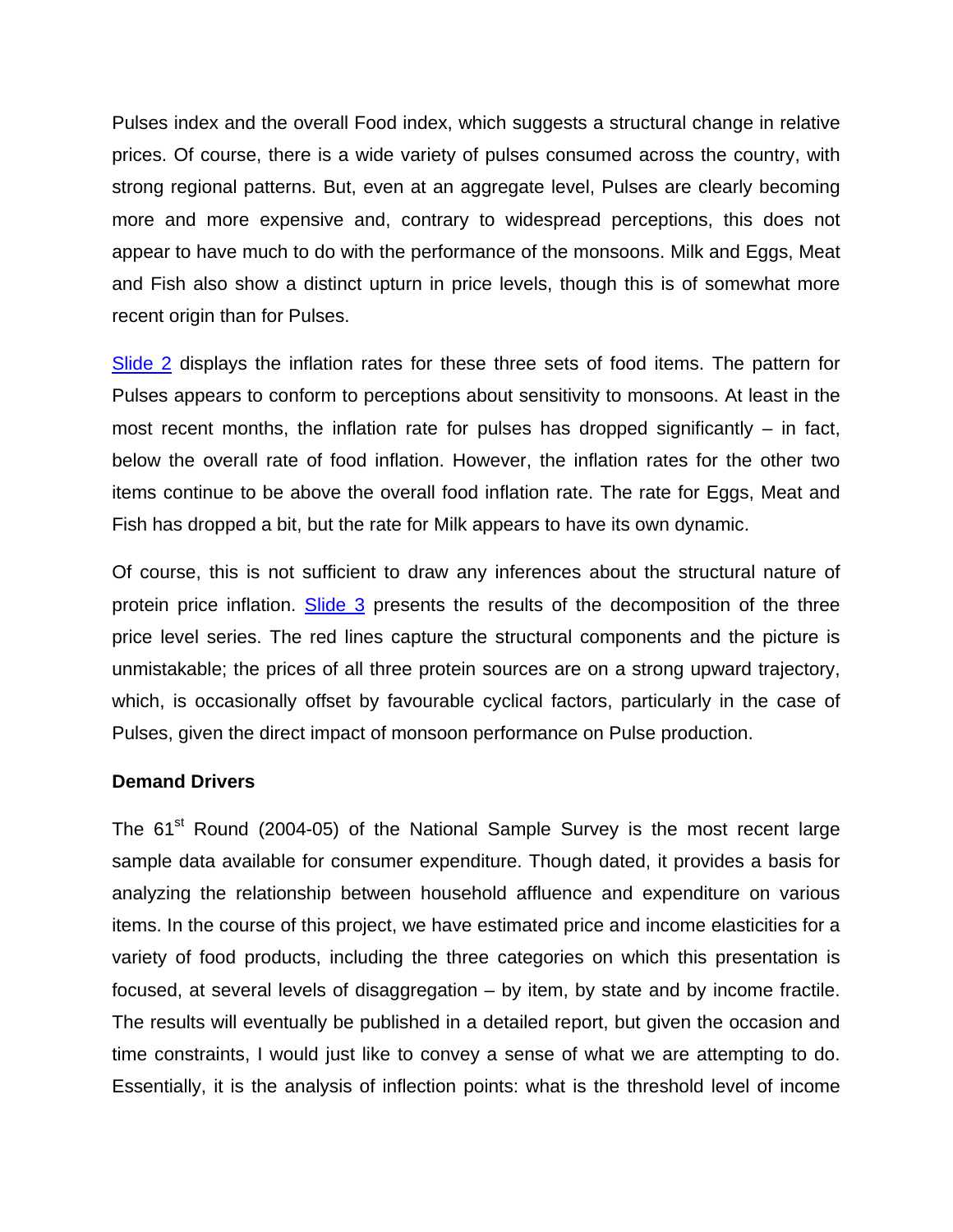(or, in this case, household expenditure) at which the composition of the diet changes significantly. A national aggregate is not a very precise way of doing this, given the enormous variations in factors that drive consumer behavior across the country, but it serves to illustrate the approach.

[Slide 4](http://rbidocs.rbi.org.in/rdocs/content/PDFs/261010Slide_4.pdf) presents the relationship between Monthly Per Capita Expenditure (MPCE), which is of course a proxy for household affluence and the level of spending on the three protein sources that we are discussing. Interestingly, the expenditure on Milk and Milk Products is higher than that on Pulses in all expenditure fractiles of the urban population, while it begins to dominate Pulses at a fairly low fractile in the rural population. Eggs, Meat and Fish also begin to dominate Pulses, though at somewhat higher income fractiles in both rural and urban populations.

But, to focus on the main point that this analysis seeks to make, it is the points of inflection visible on the graphs that are most relevant. I would like to present a simple simulation exercise to illustrate the use of this information for making aggregate projections of demand for these items. [Slide 5](http://rbidocs.rbi.org.in/rdocs/content/PDFs/261010Slide_5.pdf) presents a summary of the exercise. Let us assume that the point of inflection on the graph reflects the expenditure level (in 2004-05 prices) at which diets shift decisively towards higher consumption of proteins. Between 2004-05 and 2009-10, per capita incomes grew by about 39 per cent. With this growth, how many people are likely to have reached this threshold by 2010? Assuming that the distribution itself remains constant, the simulation reveals that about 220 million – 180 million in rural areas and 40 million in urban areas - people would have reached the threshold level of MPCE over this five-year period. In addition to this, people who were already above the threshold in 2004-05 would, as a result of rising incomes, presumably also increase their consumption of these items.

At the aggregate level, this analysis presents a dramatic picture of how increasing affluence is impacting the spending on protein sources. This pattern is in complete conformity with global historical precedents, a point to which I shall return in the discussion of 'big picture' issues. This is exactly the kind of dynamic that has been seen in the Indian economy for products like two-wheelers, automobiles, various consumer durables and a host of others. But, unlike in food items, the massive expansion of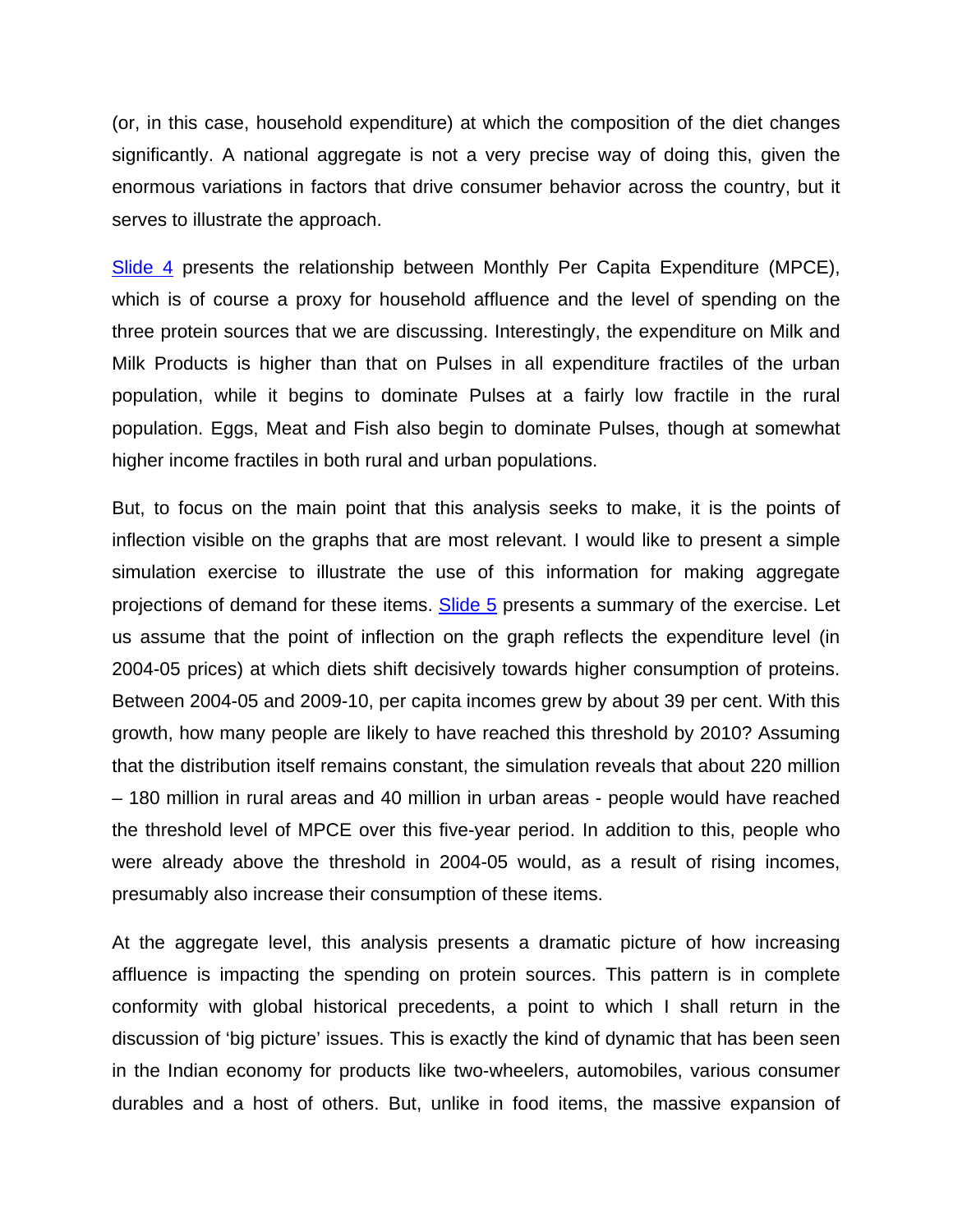demand for these products was not accompanied by a sharp surge in prices. The obvious reason for this was that the supply response in these markets was strong enough to keep pace with demand. A combination of large new capacities, free trade and scale economies and technological progress has helped to increase supply even while costs have fallen. Unfortunately, the same powerful supply response is yet to manifest itself as far as proteins are concerned.

# **Supply Conditions**

Let us take a brief look at the supply scenario in each of these protein sources. [Slide 6](http://rbidocs.rbi.org.in/rdocs/content/PDFs/261010Slide_6.pdf) displays the per capita availability of Pulses as a whole and separately for Tur (Arhar). This is a story of long-term decline in availability, in which production has not been able to keep pace with population growth, let alone increasing affluence and, consequently, greater demand for both Pulses as a whole and Tur in particular. Heavy rain dependence, small holdings and weak rural infrastructure seem to be preventing any break-through surges in productivity in the way that massive increases in cereal production was achieved. [Slide 7](http://rbidocs.rbi.org.in/rdocs/content/PDFs/261010Slide_7.pdf) shows just how volatile the supply situation in Pulses is. As regards production and yield, there is a reassuring trend towards stable growth during the past couple of years at the aggregate level. However, the disaggregated picture shows that individual Pulses are subject to relatively high production volatility, which given the relatively low degree of substitutability that is visible in Pulse consumption, inevitably contributes to price volatility. Overall, if the very recent trend in aggregate production is sustained, supply constraints will ease. Going by the past record, however, there do not appear to have been persistent phases of output growth, which indicates the difficulty of achieving a break-through.

One option is to import Pulses. Since very few other countries produce and consume significant quantities of this item (and certainly, Tur is virtually unique to India), this would have to be in the form of contract farming arrangements. While this may be feasible in terms of actual production, transportation costs are likely to neutralize any benefits from such arrangements as a way of meeting demand while keeping prices in check.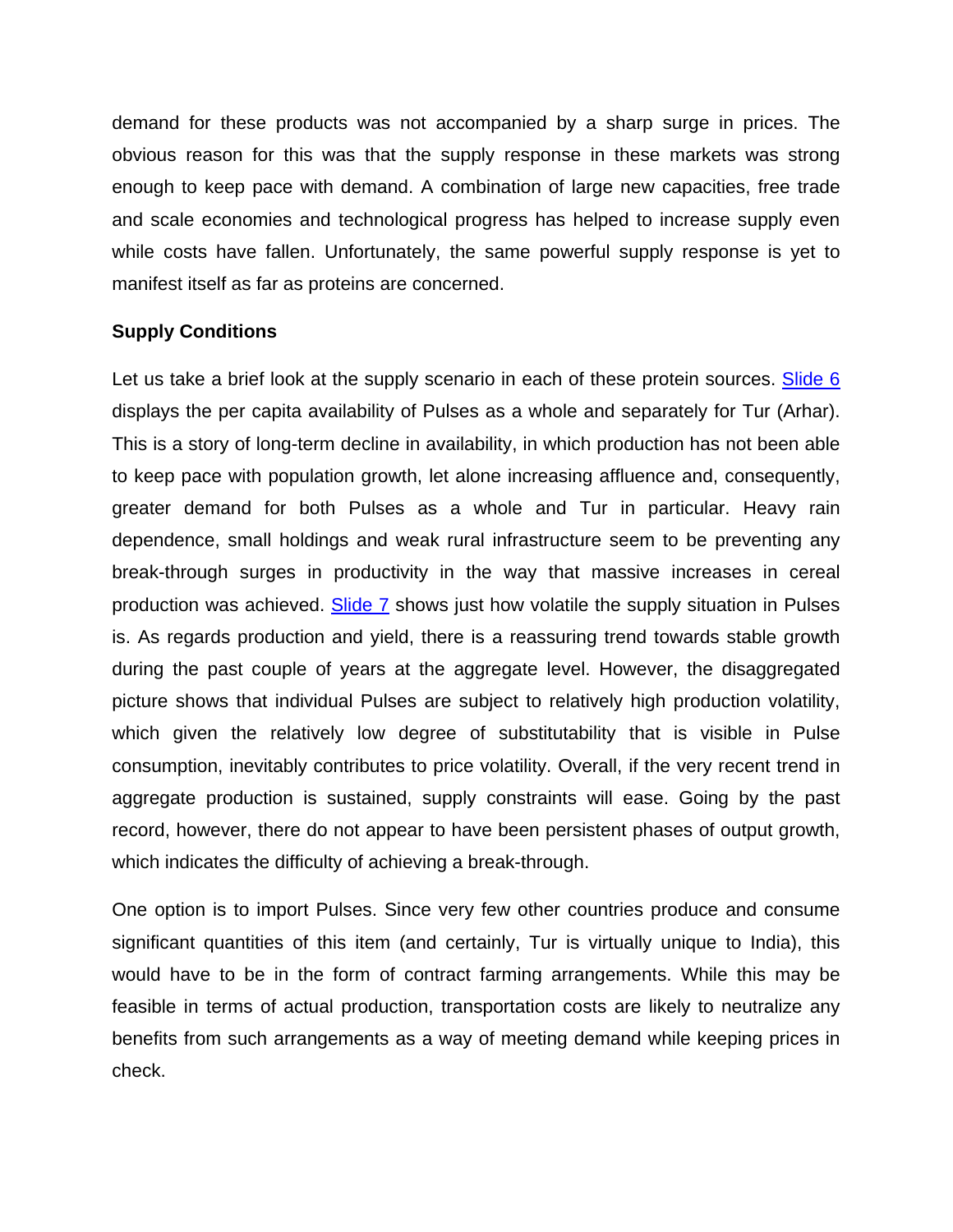[Slide 8](http://rbidocs.rbi.org.in/rdocs/content/PDFs/261010Slide_8.pdf) displays the supply scenario for Milk. In terms of per capita availability, it is clearly a far more reassuring trend than for Pulses. This indicator of supply has been rising steadily, reflecting the many organizational and logistic innovations that were effectively implemented in this sector. However, two factors need to be taken into consideration here. One, the second graph on the slide indicates that the growth rate of Milk production is declining and volatile. Two, returning to the demand perspective, Milk is the most significant source of protein in expenditure terms for most households. Since it is directly related to the age composition of households, the preponderance of growing children and young adults is likely to boost demand for milk, all other factors remaining equal. With a sustained increase in demand, slowing growth and volatile production will clearly have an impact on prices.

[Slide 9](http://rbidocs.rbi.org.in/rdocs/content/PDFs/261010Slide_9.pdf) provides one explanation for why the Milk supply situation may be turning adverse. Oil cake is a significant component of cattle feed and its price clearly has an impact on the cost of production of Milk. With oil cake prices trending up quite significantly over the past few years, changes in the feed mix may be resulting in lower yields, contributing to supply-demand imbalances and price pressures.

The picture for Eggs, Meat and Fish is generally similar to that of Milk. For illustrative purposes, [Slide 10](http://rbidocs.rbi.org.in/rdocs/content/PDFs/261010Slide_10.pdf) displays the per capita availability and growth rates for Egg production. While production and availability have been increasing, the growth rate shows relatively high volatility, raising the prospect of price surges in the face of steadily increasing demand. Of course, given the significance of the informal sector in the production and distribution of all these items, production data might reasonably be considered a bit suspect. However, the bottom line is that the price dynamics of this category of proteins are entirely consistent with an emerging structural imbalance between demand and supply.

### **Big Picture Issues**

So far, I have been dealing with the microeconomics of protein prices - the interplay between demand and supply for individual food items. I will conclude this presentation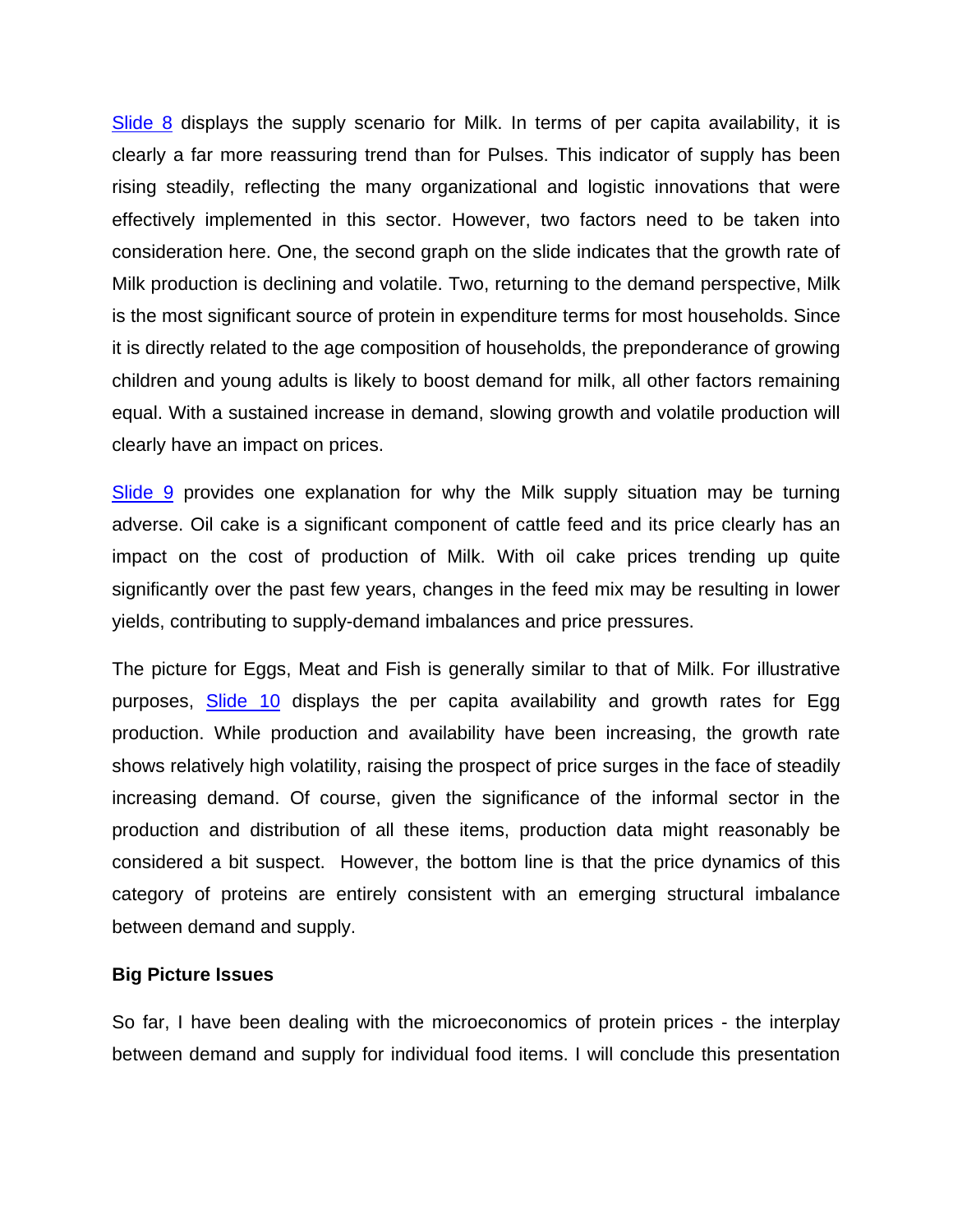by exploring the linkages between the micro and the macro with reference to two important issues.

The first is the significance of these individual price dynamics to a basic concern of central banking. From a monetary policy perspective, the conventional view of food prices, is that surges are temporary, driven by supply disruptions that at worst last one season. As conditions return to normal, as they usually do, the price surges are expected to recede. Transmission lags in monetary policy are generally seen to be longer than the typical agricultural season, so, if monetary instruments are used to deal with such price shocks, they have no impact on the immediate cause of the problem, while possibly doing damage to growth prospects down the road. However, if the economy is at or close to full capacity utilization, even a temporary price shock can aggravate inflationary expectations, which may justify a monetary response even though the shock is temporary and will die out before the actions take effect. But, when we begin to consider the impact of structural food price shocks, such as the ones we appear to be experiencing in the Indian context, the policy implications become complex.

Do we treat these developments as a change in relative prices, with consumers substituting away from the increasingly expensive food items, with no particular macroeconomic significance and, therefore, no implications for policy? Or, do we see them as a threat to overall price stability because there are really no substitutes for protein and increasing prices of its sources will immediately translate into higher wages and, through them, to generalized inflationary pressures, which certainly warrant a policy response? Persistent price increases in commodities for which there are no effective substitutes will, other things remaining equal, raise the potential rate of inflation over a period of time. This means that either actual inflation or interest rates will be higher than they would be in the absence of such increases.

The second big picture issue relates to the welfare implications of high protein prices. We are used to thinking about economic development as a process of transformation, which can be measured in terms of some universal indicators: the share of agriculture in GDP, for example, or the degree of urbanization, all of which provide the foundations for